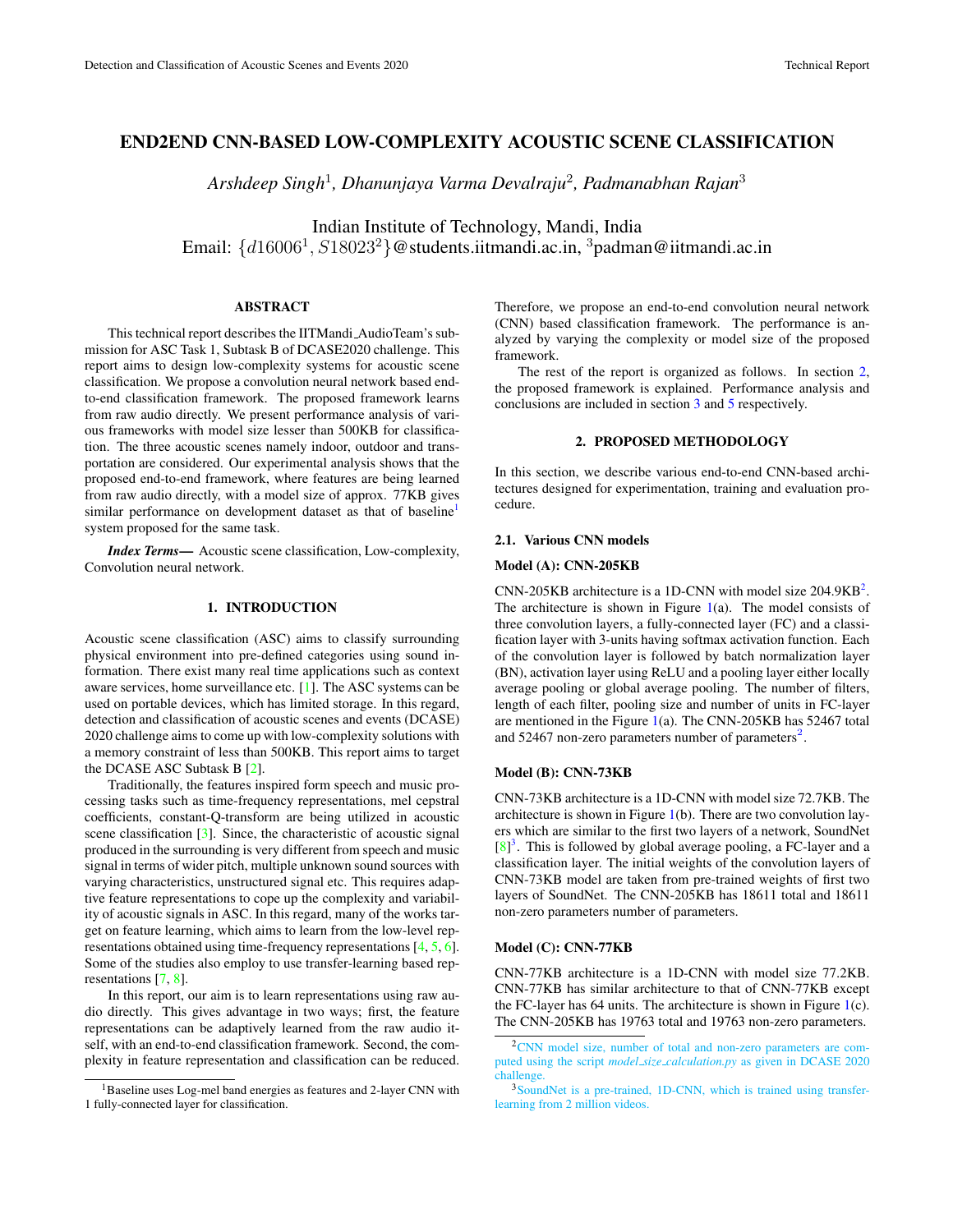

<span id="page-1-1"></span>Figure 1: Various architecture details (a) model 1, (b) model 2, (c) model 3 and (d) model 4. The architectures (a), (b), (c) and (d) has a memory size 204.9KB, 72.7KB, 77.2KB and 277.1KB respectively. Here, BN, ReLU, Conv, GlobalAvgPool and FC represents batch normalization layer, rectified linear unit activation function, convolution operation, global average pooling operation and fully connected layer respectively.

#### Model (D): CNN-277KB

The CNN-277KB has a model size 277.1KB. The model is obtained by concatenating the embeddings obtained from global average pooling layer of *Model A* and *Model C*, followed by a FClayer with 32-units and a classification layer. The CNN-277KB has 70947 total and 70947 non-zero parameters number of parameters<sup>[2](#page-0-2)</sup>.

## 2.2. Training and evaluation procedure

A given audio recording is divided into  $M$  smaller non-overlapping segments,  $\{x_1, x_2, ..., x_M\}$ . Each segment  $x_i \in \mathbb{R}^d$  is considered as a training instance. This gives a training data matrix  $\in \mathbb{R}^{d \times T}$ , with total number of training instances,  $T = N \times M$ , each of size  $d$ . Here,  $N$  indicates total number of audio examples for training.

The CNN model is trained with T-segments. During evaluation, the probabilities obtained from M-segments are averaged to obtained final scores. The ultimate class of a test audio recording is chosen corresponding to the class having maximum final score.

# 3. PERFORMANCE ANALYSIS

<span id="page-1-0"></span>In this section, dataset used for evaluation, training, validation setup and performance analysis of the proposed framework is described.

# 3.1. Dataset used and Experimental setup

DCASE2020 Task 1 Baseline, Subtask B fold1 development dataset is used for evaluation. The dataset consists of audio recordings of 10s sampled at 48kHz from three scene classes namely indoor, outdoor and transportation. The total number of training and testing examples are 9185 and 4185 respectively.

An audio recording is downsampled to 16kHz and divided into non-overlapping 80-segments ( $M=80$ ). The gives a total of 734800 segments. We randomly select 80% of segments for training, hence,

training data matrix  $\in \mathbb{R}^{2000 \times 587840}$ . The rest of the 146960 segments are used for validation. Each of the model (A)-(D) is trained for 50 epochs using Adam optimizer. Accuracy and Log loss metric are used for performance analysis.

#### Initial weights for model (A)-(D)

- Model (A): All the parameters are randomly initialized and updated in training.
- Model (B): The parameters of both convolution layers are initialized with pre-trained parameters of SoundNet. The parameters of fully-connected layer are initialized randomly. All the parameters are updated in training.
- Model (C): The parameters of both convolution layers are initialized with pre-trained parameters from first two layers of SoundNet. The parameters of fully-connected layer are initialized randomly. All the parameters are updated in training.
- Model (D): The parameters of all layers except fully-connected layers are taken from the trained parameters of model (A) and model (C). The model (A) and model (C) are trained using the training data matrix as explained above. During training of the Model (D), only the parameters of fully-connected layer are updated.

The trained models and the relveant codes can be found at given  $link<sup>4</sup>$  $link<sup>4</sup>$  $link<sup>4</sup>$ .

### 3.2. Results

Table [1](#page-2-9) shows performance analysis of various proposed CNN architectures as explained in Section [2.1](#page-0-4) and baseline model. The baseline model uses Log-mel energies as features and CNN with

<span id="page-1-2"></span><sup>4</sup><https://cloud.iitmandi.ac.in/d/bd487a2974f24e6fabf1/>